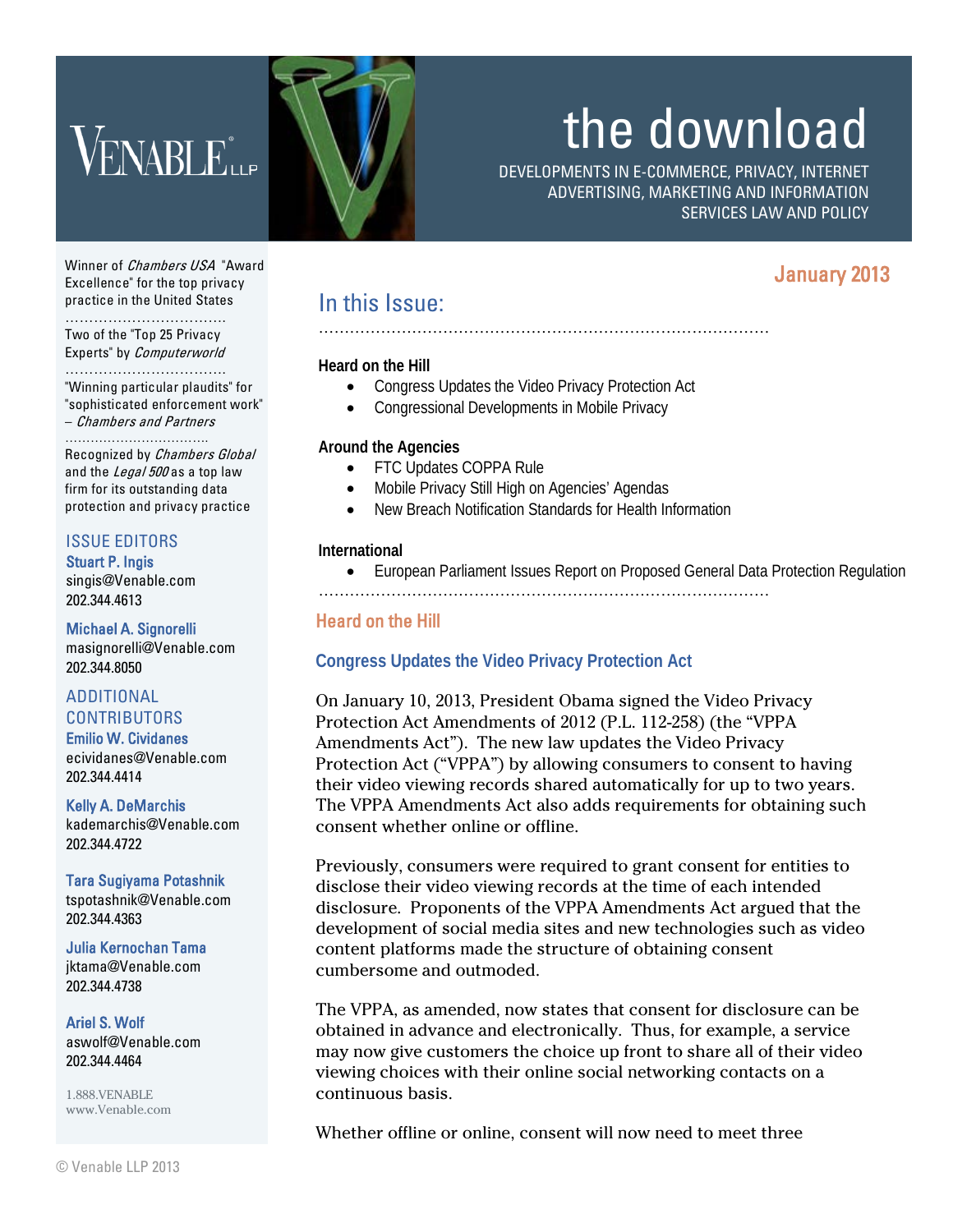requirements: (1) must be obtained distinctly and separately from other legal or financial disclosures; (2) may be obtained at the time the disclosure is sought or in advance for a set period of time up to two years (unless consent is withdrawn); and (3) must give consumers a clear opportunity to opt-out of case-by-case or ongoing disclosure.

Other provisions of the VPPA remain in place, such as the ability for entities to disclose consumers' names, addresses, and general subject matter of the viewing material to anyone without affirmative consent, if the disclosure is for marketing purposes and if the video service provider has given consumers the opportunity to opt out of the disclosure.

### **Congressional Developments in Mobile Privacy**

At the close of the last Congress, the Senate Judiciary Committee approved an amended version of location data privacy legislation introduced by Sen. Al Franken (D-MN). However, the bill was not taken up by the full Senate, leaving Sen. Franken to begin the process anew in the 113th Congress. The amended legislation, like the introduced version, would generally require a mobile device user's express authorization prior to collecting geolocation information from a device, subject to narrow exceptions. These restrictions would be enforceable by the Federal Trade Commission ("FTC"), state attorneys general, and private plaintiffs.

Rep. Hank Johnson (D-GA) has also released a discussion draft of legislation on mobile app transparency, titled the Application Privacy, Protection, and Security Act of 2013 ("APPS Act"). The bill would require app developers to provide notice and obtain prior consent to data practices, with the format, timing, and manner of such notice to mobile app be regulated by the FTC. Users would also be able to request that apps stop collecting data from them, and either stop using or delete any data already collected. The legislation would be enforced by the FTC and state attorneys general, but there would be a safe harbor for companies that adhere to a mobile data privacy code of conduct produced through a multistakeholder process convened by the NTIA.

# **Around the Agencies**

# **FTC Updates COPPA Rule**

Following a multi-year review that began in 2010, the Federal Trade Commission ("FTC") has released its updated Children's Online Privacy Protection Rule ("COPPA Rule" or "Rule").[1](#page-1-0) Revisions to the COPPA Rule become effective July 1, 2013. Between now and that effective date, the FTC is expected to refine its Frequently Asked Questions to help businesses comply with new aspects of the Rule.

 $\overline{a}$ 

<span id="page-1-0"></span><sup>1</sup> Federal Trade Commission, Final Rule Amendments, Children's Online Privacy Protection Rule, 78 Fed. Reg. 3972 (Jan. 17, 2013).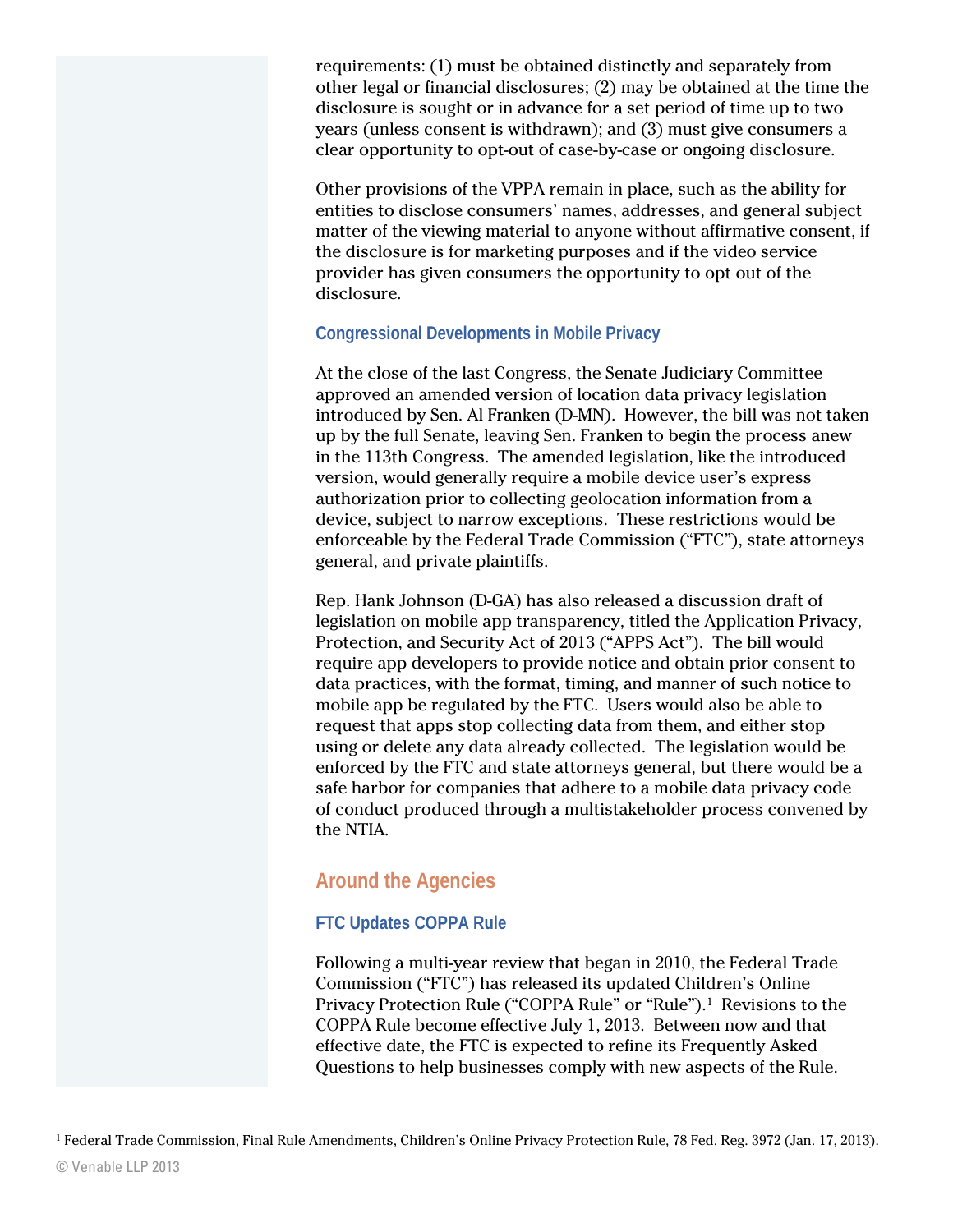The COPPA Rule continues to apply to operators of commercial websites and online services directed to children under age 13 that collect, use, or disclose personal information from children, and operators of general audience websites or online services that have actual knowledge that they are collecting, using, or disclosing personal information from children under the age of 13. Now, however, instead of focusing on first parties, the Rule has expanded to cover third parties such as social plug-ins and ad networks as well when they have actual knowledge that they are collecting personal information from a first-party site or service that is directed to children. At the same time, first-party operators of websites and online services will now be strictly liable for the actions of such third parties.

Additional changes to the Rule include an expansion of data considered to be personal information. The COPPA Rule now covers information such as: persistent identifiers that can be used to recognize a user over time and across different websites or online services (e.g., IP addresses and mobile device IDs); screen names that function as online contact information; photos, videos, and audio files containing a child's image or voice; and geolocation information.

Providing notice and obtaining verifiable consent from parents prior to the collection of such personal information from children continues to be a core requirement of the COPPA Rule. Operators of websites and online services also now have data security obligations when working with service providers and third parties, including receiving assurances about how these entities will treat the data. Additionally, personal information may only be maintained as long as reasonably necessary to fulfill the purpose for which it was collected, after which time the data must be deleted.

#### **Mobile Privacy Still High on Agencies' Agendas**

Mobile privacy continues to be a topic of interest at key agencies. The Federal Trade Commission ("FTC") released a new report on children's mobile applications in December 2012, shortly before publishing its amended children's online privacy regulation. Entitled "Mobile Apps for Kids: Disclosures Still Not Making the Grade," the report follows up on the FTC's earlier study on children's apps.

In the new study, the FTC compared popular apps' privacy notices to the apps' data collection practices, and raised concerns that many of the examined apps were not providing privacy notices before download and/or were not disclosing certain practices that the FTC views as relevant to parents: in-app purchasing features, data sharing practices, interactive advertising, and links to social media. While the report did not find that any laws were violated, the FTC stated that it will be conducting nonpublic investigations to determine whether certain apps have violated the Children's Online Privacy Protection Act ("COPPA") or Section 5 of the FTC Act. The FTC additionally pledged to develop consumer education on mobile privacy, stated that it will conduct a third study of children's mobile apps in the future,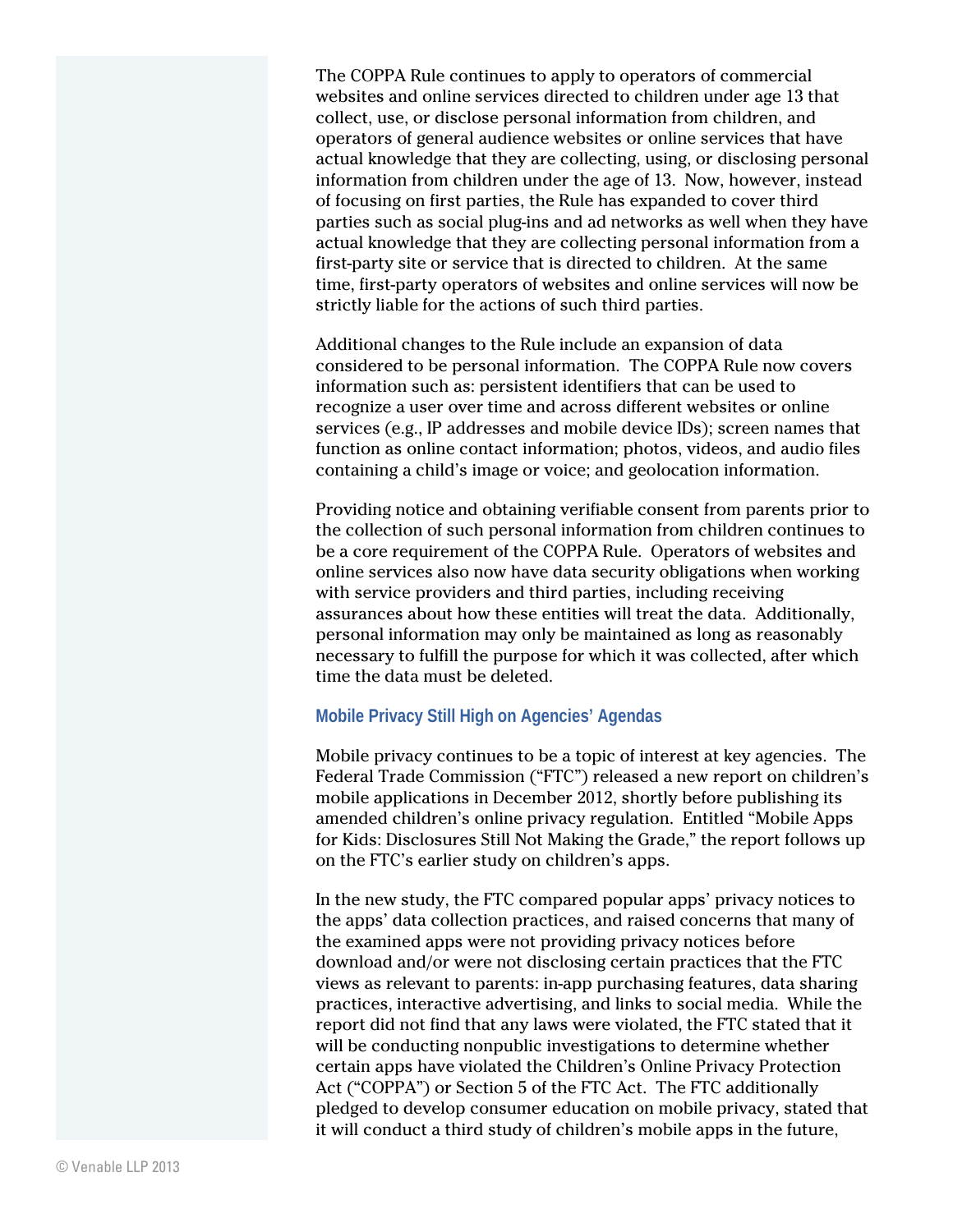and encouraged the industry to develop mobile privacy best practices.

The National Telecommunications and Information Administration ("NTIA"), a division of the Commerce Department, is also proceeding with its multistakeholder process focusing on transparency practices for mobile apps. Launched in July 2012, this is the Administration's first multistakeholder effort to implement the White House's "Privacy Bill of Rights" principles through a voluntary industry code of conduct. NTIA has convened numerous meetings attended by industry representatives and consumer interest groups. While several draft codes have been circulated, consensus on key issues remains elusive. NTIA has scheduled additional meetings through the spring of 2013.

In California, Attorney General Kamala Harris recently issued new mobile privacy recommendations that go beyond what current law requires. The report, entitled "Privacy on the Go," is aimed at mobile app developers, app market providers, mobile ad networks, and other entities operating in the mobile app ecosystem. Among other recommendations, Attorney General Harris encourages app developers to use "special notices" or other techniques to alert consumers to data practices that may be unexpected. Trade groups have raised concerns that the recommendations were not adequately vetted before release and will harm innovation and economic growth.

#### **New Breach Notification Standards for Health Information**

The Department of Health and Human Services ("HHS") issued final omnibus HITECH Regulations on January 17, 2013.[2](#page-3-0) The HITECH Act was signed into law in February 2009 and significantly modified the Health Insurance Portability and Accountability Act ("HIPAA"). One of the key features of the HITECH Act was the establishment of a breach notification rule that imposed a nationwide notification requirement for breaches of protected health information. This rule has been enforced in interim status since 2009.

The new HITECH Regulations, which go into effect on March 26, 2013, will require covered entities and their business associates to comply with the new breach notification rule starting September 23, 2013. This new breach notification rule features significant differences from the interim rule, and could make many more incidents regarding protected health information reportable.

Under the interim rule, the trigger to notify HHS and affected individuals of a data breach was based upon an assessment that a breach must be reported only if it poses a "significant risk of financial, reputational, or other harm to the individual." This trigger has been changed to eliminate the "risk of … harm" threshold, and instead, imposes a threshold that presumes that any "unauthorized acquisition, access, use, or disclosure" of protected health information is a data breach, unless the covered entity or its business associate

 $\overline{a}$ 

<span id="page-3-0"></span><sup>&</sup>lt;sup>2</sup> The final regulations are available here[: http://www.ofr.gov/OFRUpload/OFRData/2013-01073\\_PI.pdf.](http://www.ofr.gov/OFRUpload/OFRData/2013-01073_PI.pdf)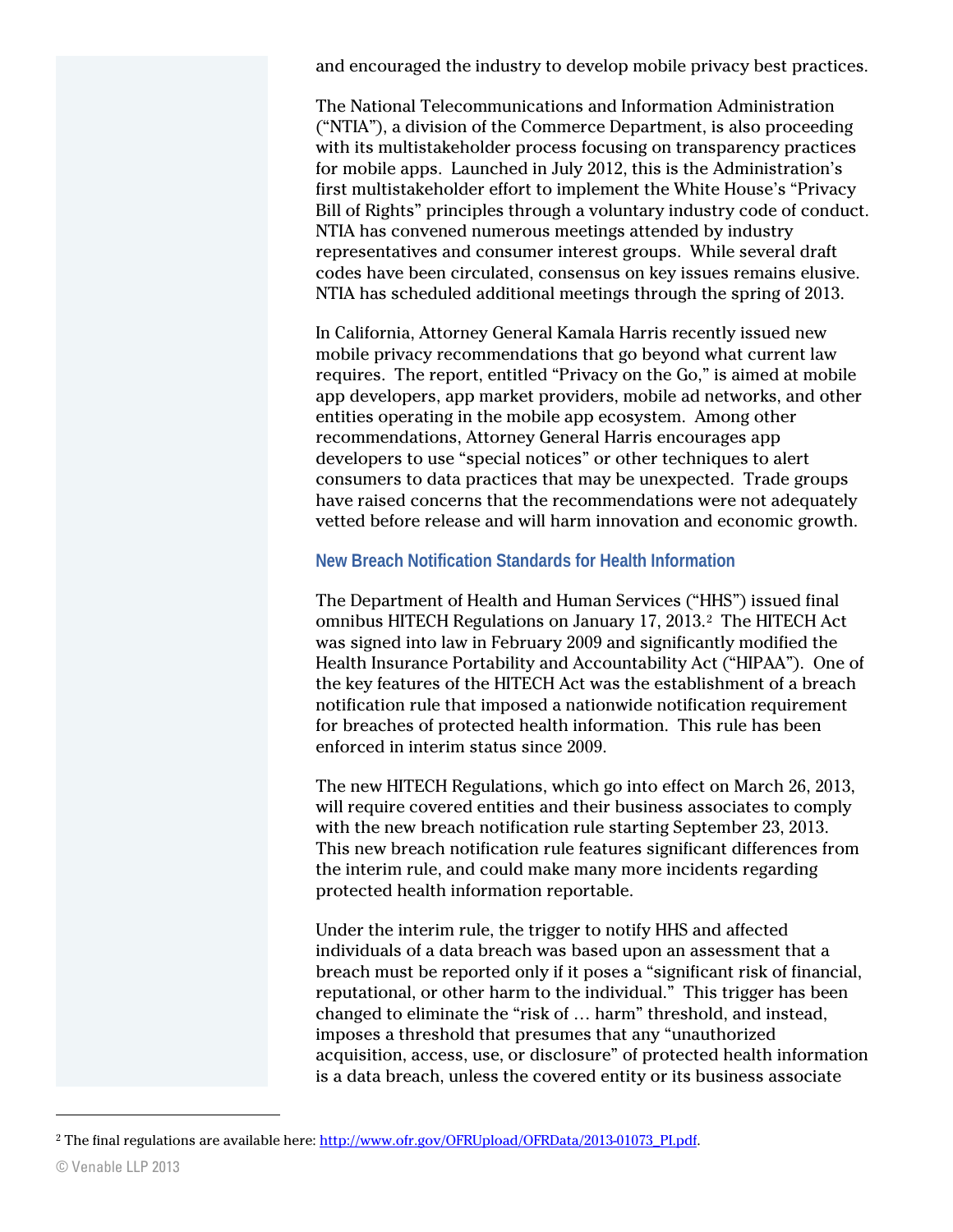can demonstrate that there is a "low probability" that the protected health information was compromised. The entity must also maintain documentation sufficient to meet that burden of proof, such as by conducting and retaining a written risk assessment. The final rule also identifies some objective factors that must be considered when conducting a risk assessment. These factors include the following:

- The nature and extent of the protected health information involved, including the types of identifiers and the likelihood of re-identification;
- The unauthorized person who used the protected health information or to whom the disclosure was made;
- Whether the protected health information was actually acquired or viewed; and
- The extent to which the risk to the protected health information has been mitigated.

According to the new regulation, any probability of harm that is greater than "low" will mean that notification is required for the breach, even if there is no reasonable likelihood of harm to the affected individuals. This new standard could result in more reportable incidents, and increase the burden on companies to perform more formal risk assessments of data security incidents involving protected health information.

# **International**

### **European Parliament Issues Report on Proposed General Data Protection Regulation**

On January 8, 2013, the European Parliament issued two reports prepared by the Parliament's committee of Civil Liberties, Justice and Home Affairs (the "LIBE") on the European Union Proposed General Data Protection Regulation (the "Proposed Regulation") and its draft Directive for law enforcement. Both reports were based on proposals that were released by the European Commission in January 2012. While the law enforcement report is of limited interest to most sectors of the business community, the draft report on the "processing of personal data and the free movement of such data" would – if finalized by the European Parliament – impose significant burdens on the international business community in its dealings with residents of the EU.[3](#page-4-0) 

The author of the report on the Proposed Regulation, Jan Philipp Albrecht, is a member of the European Parliament from Germany, and has long advocated for more stringent privacy restrictions. Against

 $\overline{a}$ 

<span id="page-4-0"></span><sup>3</sup> The Albrecht Report is available here: [http://www.europarl.europa.eu/meetdocs/2009\\_2014/documents/libe/pr/922/922387/922387en.pdf.](http://www.europarl.europa.eu/meetdocs/2009_2014/documents/libe/pr/922/922387/922387en.pdf.)